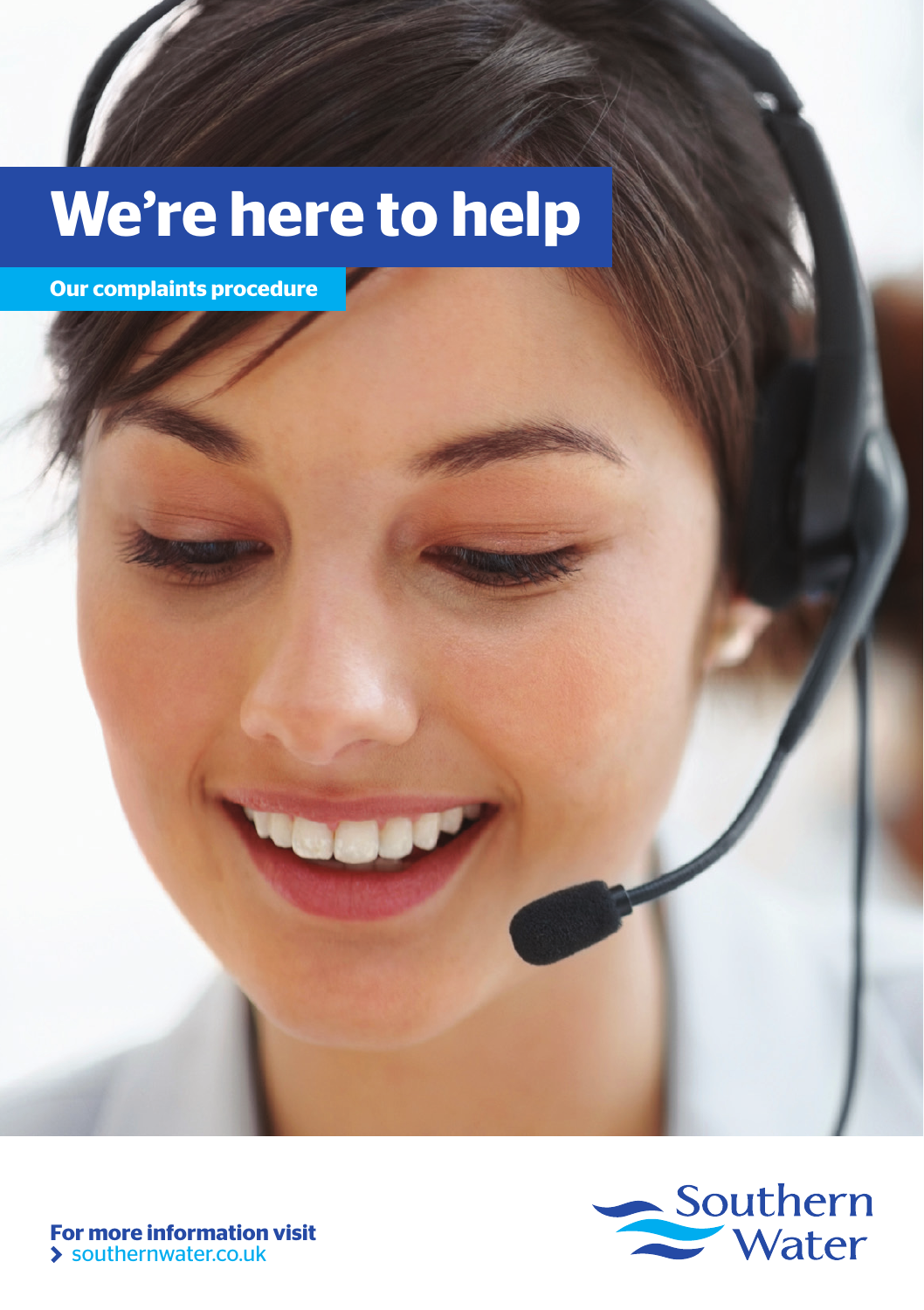# **You deserve the highest standards of service from us and we work hard to ensure this is the case.**



**For complaints about your bill, or your water or wastewater services, please call 0330 303 0223** 

Monday to Friday, 9am to 5pm

**We want to resolve your complaint immediately.** 

**If you are unhappy with our response, ask to speak to a customer services manager.**

*Calls other than freephone 0800 numbers are charged at the local rate*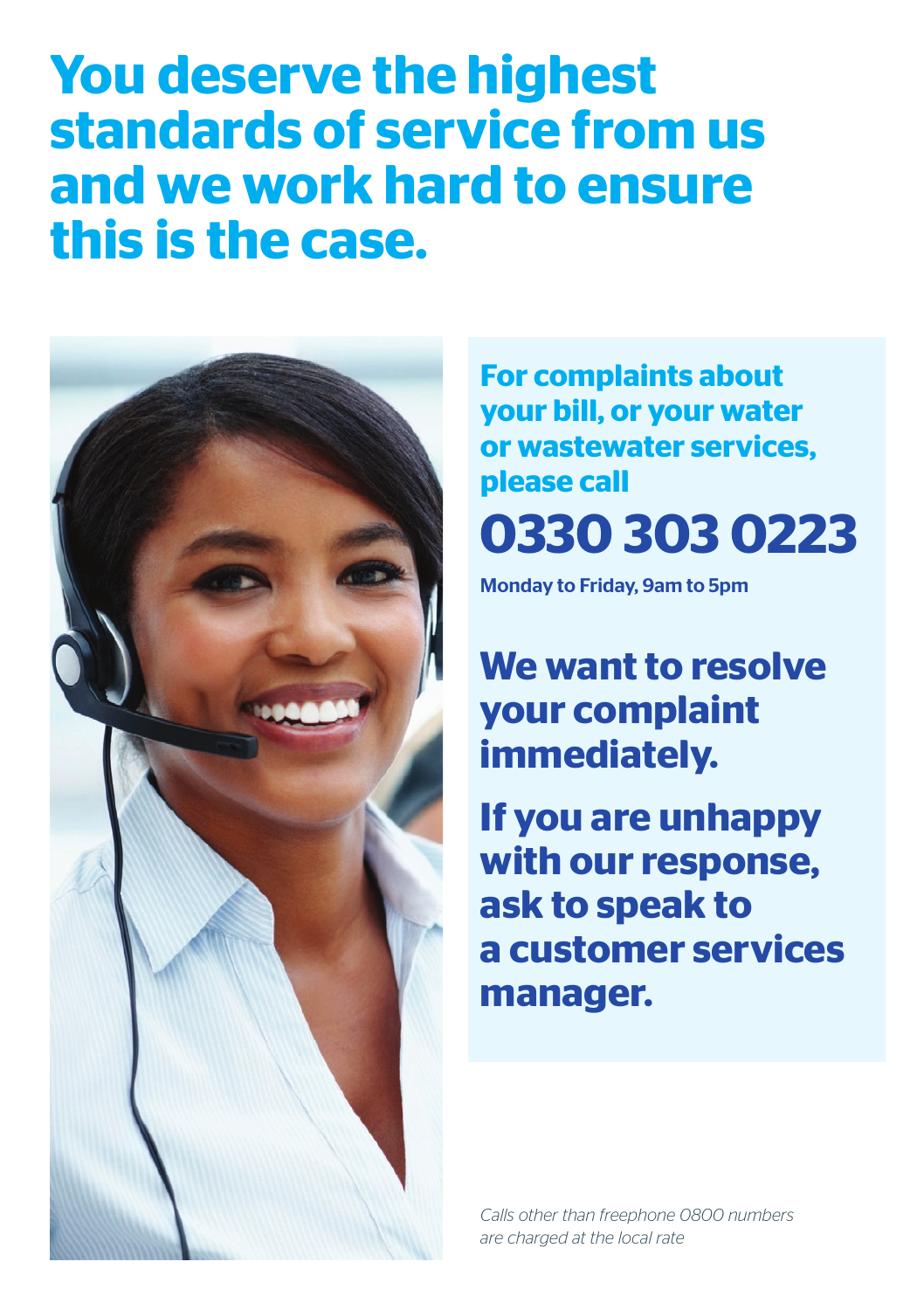## **Sometimes, however, we make mistakes and we need you to tell us – the easiest way is to call us.**

**If you have written to us and are not satisfied with our response you can talk to a manager who will review your case with you.** 

### **To arrange this, please call 0330 303 0118**

Monday to Friday, 9am to 5pm

We respond to written complaints - received by post and email – within 10 working days of the date they are received and always aim to do so more quickly. Our email address is customerservices@southernwater.co.uk

If we do not respond within 10 days, you are automatically entitled to a payment under our Guaranteed Standards Scheme. For more information visit southernwater.co.uk/gss

If we have failed to comply with our duties under the Water Industry Act 1991 and you have been caused loss or damage, your dispute may be referred to our regulator Ofwat or to legal arbitration.

You can find details of this in our Code of Practice for Domestic Customers. Visit southernwater.co.uk/cop

**If you have followed our complaints process**\* **but are still unhappy, the Consumer Council for Water (CCWater) offers free independent advice.** 

You can visit their website **ccwater.org.uk,**  call them on **0300 034 2222,**  or write to them at **Consumer Council for Water, c/o 1st Floor, Victoria Square House, Victoria Square, Birmingham, B2 4AJ**

If your complaint remains unresolved after CCWater's investigation, it will tell you how to apply to the **Water Redress Scheme (WATRS)** for a final independent adjudication.

#### Find out more from **watrs.org** or **WATRS, International Dispute Resolution Centre, 70 Fleet Street, London EC4Y 1EU.**

*\* Please make sure you have followed our complaints process first, otherwise CCWater will pass the complaint back to us.*

Complaints about the way we have handled a request made under the Environmental Information Regulations 2004 should be sent to the Chief Customer Officer at Southern Water.

If you are dissatisfied with the response, you can contact the:

Information Commissioner, Wycliffe House, Water Lane, Wilmslow, Cheshire SK9 5AF or email mail@ico.gsi.gov.uk.